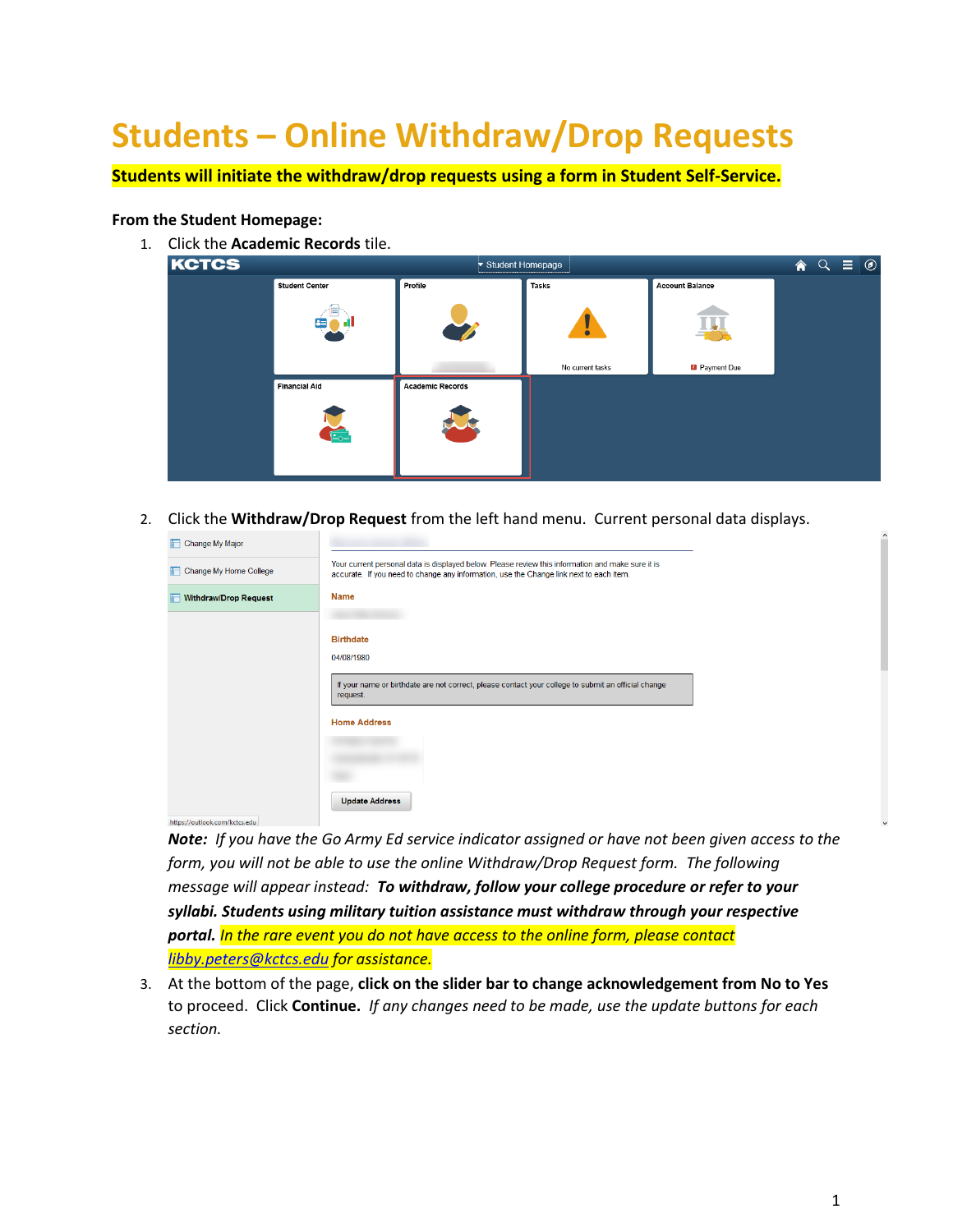|                                   | <b>Phone Number Information</b>  |                                                           |           |  |
|-----------------------------------|----------------------------------|-----------------------------------------------------------|-----------|--|
| Change My Major                   | <b>Type</b>                      | <b>Country</b>                                            | Telephone |  |
| Change My Home College            | Home                             |                                                           |           |  |
| <b>Withdraw/Drop Request</b><br>r | Mobile                           |                                                           |           |  |
|                                   | <b>Email Address Information</b> |                                                           |           |  |
|                                   | <b>Type</b>                      | <b>Email Address</b>                                      |           |  |
|                                   | Home                             |                                                           |           |  |
|                                   | Campus                           |                                                           |           |  |
|                                   | <b>Update Email / Phone</b>      |                                                           |           |  |
|                                   | Yes<br>$\sim$                    | I acknowledge the information presented above is correct. |           |  |
|                                   | Cancel                           | Continue                                                  |           |  |

4. Click the **magnifying glass Q** to search for the term to withdraw/drop a class.

| Select the term for which you wish to withdraw/drop. You must complete a separate form for each term<br>when dropping/withdrawing from more than one term. |
|------------------------------------------------------------------------------------------------------------------------------------------------------------|
| <b>Current Academic Plan</b>                                                                                                                               |
| Industrial Maintenance Tech                                                                                                                                |
| <b>Current Academic Sub-Plan</b><br>Adv Manufacturing Tech Track                                                                                           |
| *Term<br>Q                                                                                                                                                 |
| Cancel<br><b>Back</b>                                                                                                                                      |

5. An acknowledgement statement appears. **Click on the slider bar to change acknowledgement from No to Yes** to proceed.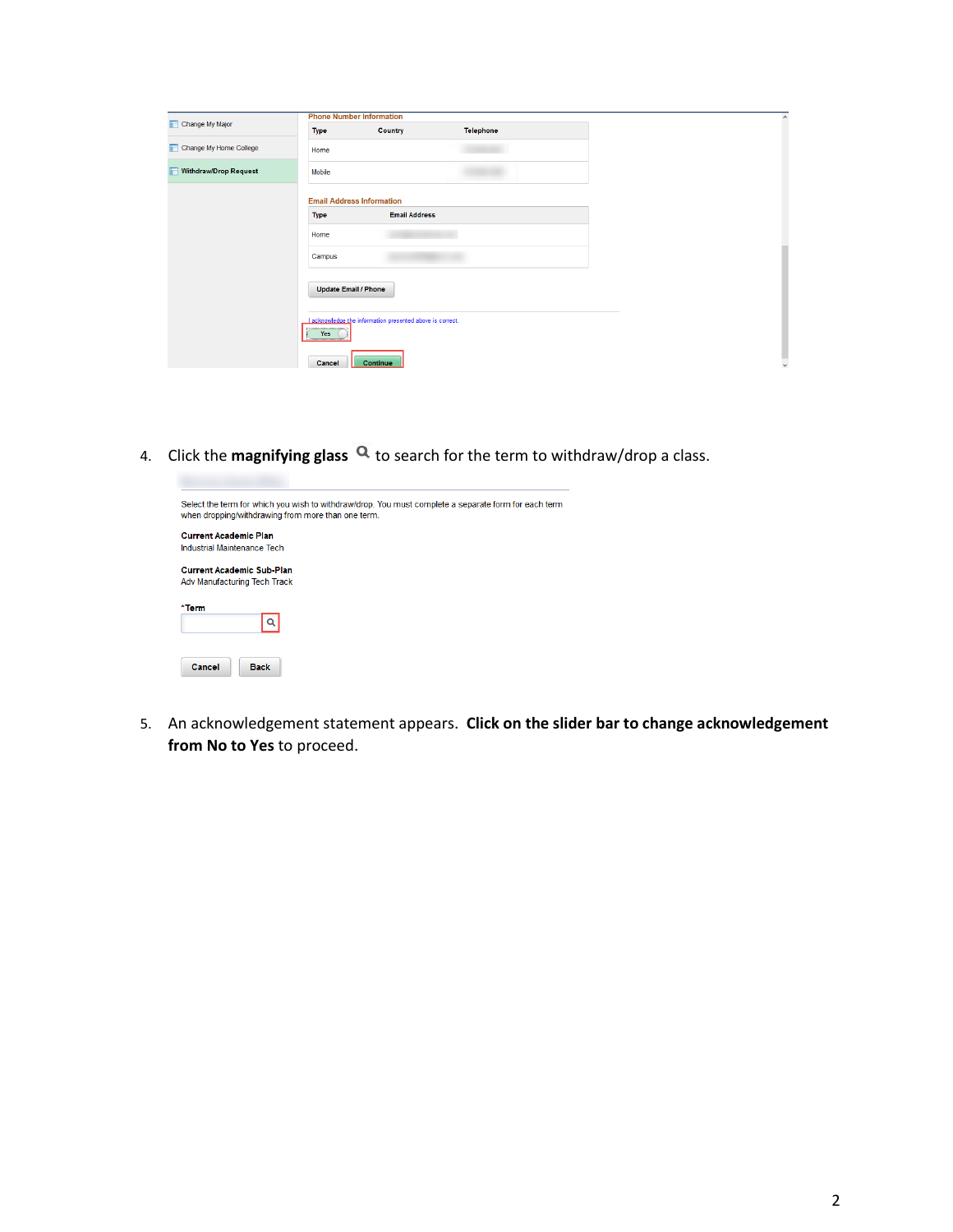| when dropping/withdrawing from more than one term. | Select the term for which you wish to withdraw/drop. You must complete a separate form for each term                                                                                           |
|----------------------------------------------------|------------------------------------------------------------------------------------------------------------------------------------------------------------------------------------------------|
| <b>Current Academic Plan</b>                       |                                                                                                                                                                                                |
| Industrial Maintenance Tech                        |                                                                                                                                                                                                |
|                                                    |                                                                                                                                                                                                |
| <b>Current Academic Sub-Plan</b>                   |                                                                                                                                                                                                |
| Adv Manufacturing Tech Track                       |                                                                                                                                                                                                |
|                                                    |                                                                                                                                                                                                |
| *Term                                              |                                                                                                                                                                                                |
| Fall 2017 (4174)<br>Q                              |                                                                                                                                                                                                |
|                                                    |                                                                                                                                                                                                |
| refund and may owe a balance.                      | I understand withdrawing/dropping from one or more courses could mean repaying back all or<br>a portion of aid that was disbursed to my account. I also understand I may not receive a tuition |
| No                                                 | Click here to change from No to Yes to proceed                                                                                                                                                 |
|                                                    |                                                                                                                                                                                                |
|                                                    |                                                                                                                                                                                                |

6. **Pending Withdraw/drop requests** and the **Current Class Schedule** appears. Classes in the **Current Class Schedule** can be selected to drop by placing a checkmark in the box next to the appropriate class(es).

| <b>Pending Withdraw/Drop Requests</b>                                          |                                                                                                        |                            |                            |            |                            |                       |
|--------------------------------------------------------------------------------|--------------------------------------------------------------------------------------------------------|----------------------------|----------------------------|------------|----------------------------|-----------------------|
| All requests will be in a pending status until finalized by your home college. |                                                                                                        |                            |                            |            |                            |                       |
|                                                                                | Current Class Schedule (Refer to the academic calendar for classes requiring<br>instructor permission) |                            |                            |            |                            |                       |
|                                                                                | <b>Subject</b>                                                                                         | <b>Class</b><br><b>Nbr</b> | <b>Description</b>         | Instructor | <b>Start Date End Date</b> |                       |
|                                                                                | CMM110 (LAB) 58112 Machine Tools                                                                       |                            | <b>Fundamentals</b><br>- A |            |                            | 08/14/2017 12/10/2017 |
|                                                                                | EET273 (LAB) 51503 Motor Contrl II                                                                     |                            | <b>Flectrical</b><br>Lab   |            |                            | 08/14/2017 12/10/2017 |
| ✓                                                                              | EET272 (LEC) 51499 Motor Controls                                                                      |                            | Electrical<br>Ш            |            |                            | 08/14/2017 12/10/2017 |
|                                                                                | CMM110 (LEC) 51481 Machine Tools                                                                       |                            | <b>Fundamentals</b><br>- A |            |                            | 08/14/2017 12/10/2017 |
|                                                                                | <b>IET1304 (LEC)</b>                                                                                   | 51397                      | Problem<br>Solving         |            |                            | 08/14/2017 12/10/2017 |

3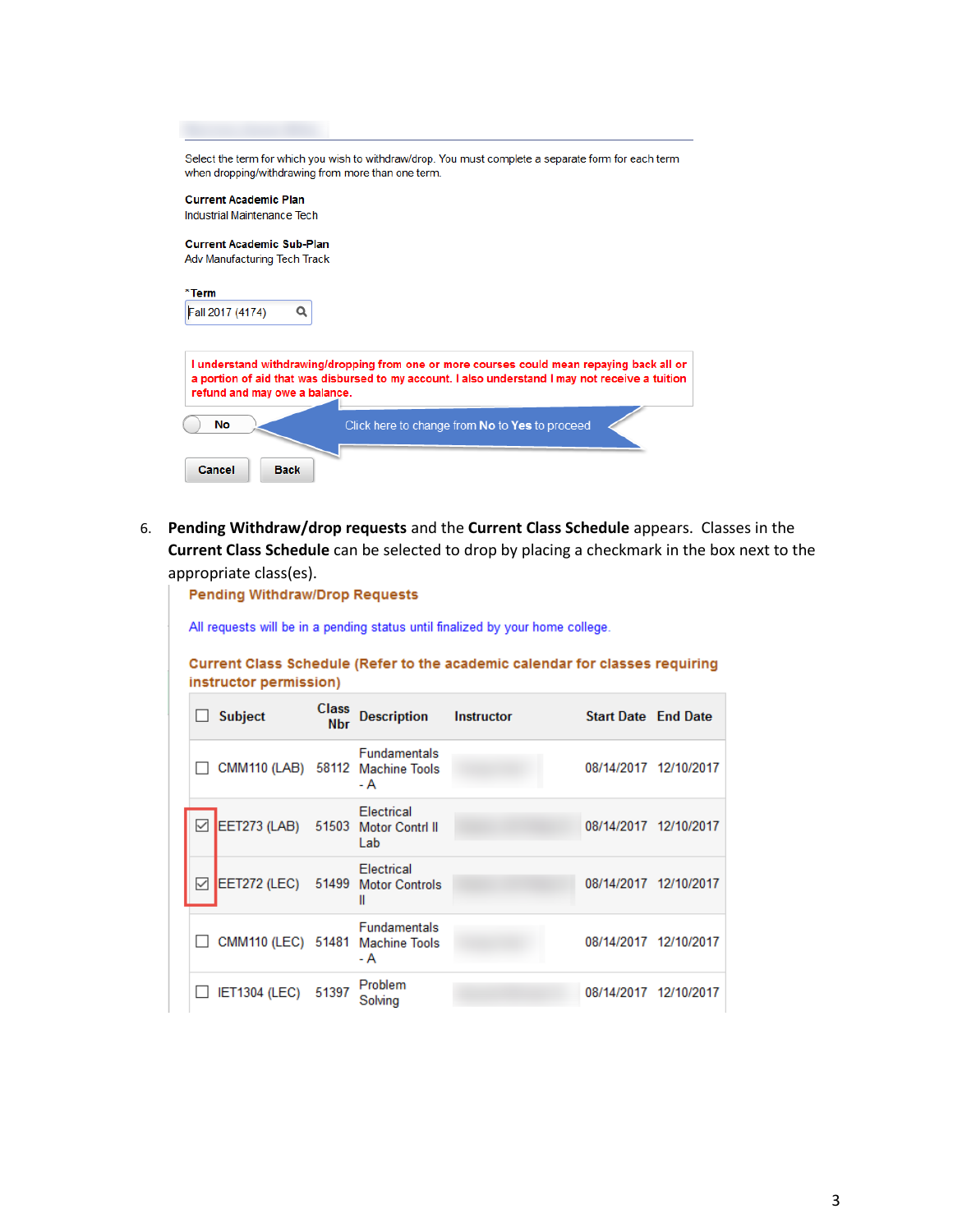7. In the **Reason for withdraw/drop**, select the drop down arrow to select a reason for dropping the class and provide an explanation in the **Explanation Box** if desired. Click the **Continue**  button that appears.



Please provide explanation below. (Maximum 250 characters)

8. **Answer each of the questions concerning assistance** and then click **Continue. Note:** *The slider bars are defaulted to "No". If answering "Yes", click the slider bar to change it to "Yes".*